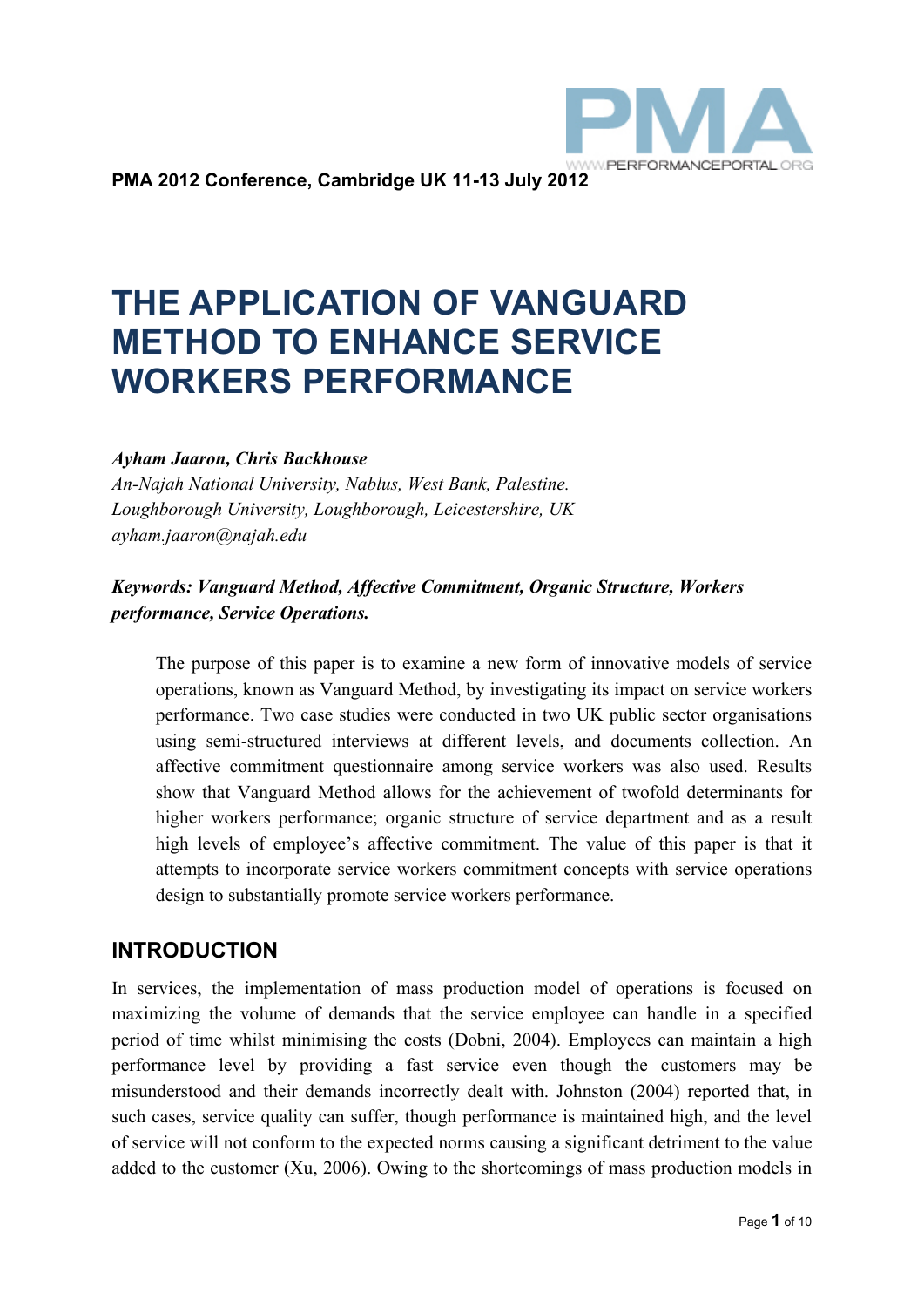services, Spath and Ganz (2008) noted that, in order to optimise services workers performance, there is a need to shift focus from mass manufacturing systems to service systems focused on value and interactions governed by human-made laws. The capabilities of service workers have paramount effects on service quality and productivity (Xu, 2006). However, little research has been accomplished on how the service performance of service workers themselves can be enhanced (Dobni, 2004). Hackman and Oldham (1976), in their broadly accepted theory of motivating employees through work redesign, noted that work redesign is a prominent strategy for simultaneously improving work performance. Several researchers such as Mowday, Steers and Porter (1979), Mathieu and Zajac (1990), and Gong (2009) have shown that out of all forms of employees intrinsic motivation behaviours, affective commitment has the most significant impact on service workers performance. However, few studies have examined service workers' affective commitment in relation to service performance as a result of the form of service design used. Sherman (1984) found that organisations need to develop a more organic type of structure that could promote affective commitment behaviour of employees to enhance their performance. Therefore, it is not a surprise that Frenkel (1998) has made the point that bureaucratic structures, such as mass production models, are by no means suitable for service environment, they based their conclusions on the notion that service department's management is trapped between two conflicting dimensions: standardisation of employees activities and customisation of products (i.e. services) to customers. Apparently, there has to be an alternative to the mechanistic mass production models. In the research presented here, a systems engineering approach for service delivery is explained, it is developed by Vanguard Consulting in England. The term "Vanguard Method" (Seddon, 2003) will be used to describe this service delivery system throughout this paper. However, while this system has so far received little attention in the academic literature, an initial evidence was introduced on its positive impact on service performance (Jackson et al., 2008). The Vanguard Method incorporates aspects from lean service approaches, intervention theory introduced by Deming (1982), the systems theory of Ohno (1988) and pulls it together with some influential aspects from Soft Systems Methodology (SSM) developed by Peter Checkland (1981). Therefore, this research is an attempt to study the Vanguard Method's impact on service workers performance in public sector organisations. And the research question (RQ) which the authors have sought to answer in this research paper is:

RQ: How does the Vanguard Method affect service workers' performance patterns?

The paper is further organised into five sections. The Vanguard Method is presented in the next section; these are followed by a description of the research methodology, case studies conducted, and the data collected. Finally, the results are presented and the conclusions discussed.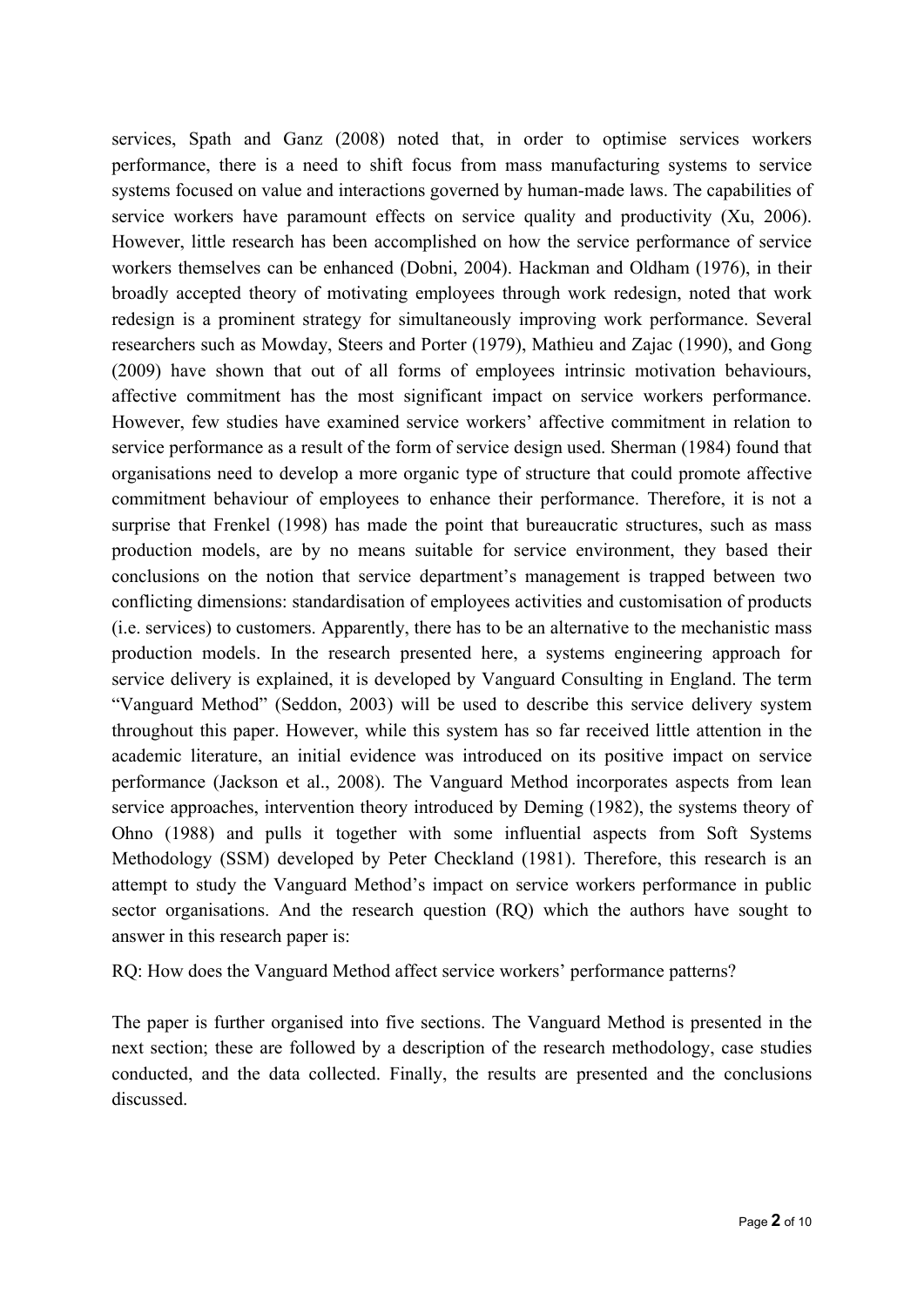## **THE VANGUARD METHOD**

Vanguard Method is based on redesigning service operations around customer demand instead of functional hierarchies (Seddon, 2008). Customer demand understanding process begins with analysing customer demands over a period of time to collect information about what customers want and expect and what matters to them most. The need for analysing customer demands stems from the fact that a comprehensive understanding of the transformation processes in the service system needs to be unequivocally presented before interpretations about the situation are made (Checkland, 1995). Customer demand is analyzed on the basis of two different types usually available in service departments (Seddon, 2008). First, value demand- is what the service department has been established to serve and what the customers want which is of value to them. Second, failure demand- is the demand that the service department was not able to serve due to the lack of information or supporting operations. The findings of customer demand analysis phase help to explore all the possible ways through which a better flow of processes can be designed against customer demand. This is followed by redesigning the processes flow charts taking what have been learned considering the customer "wants" and then mapping out the new service system design. The most fruitful way to make full use of Vanguard Method concepts is through the use of a team who is basically from the people facing the problem at work and using the system (Checkland, 1995). Typically, the new service design is focused on minimizing non-value adding activities from a customer point of view. The new design is used in an experimental environment by using the new model after it has been discussed with the people doing the work. The new processes are induced gradually with careful observation of both employees reaction to it and customer feedback. The processes are tested, re-designed and re-tested again to make sure that customers get the best possible service before going fully live in the service department. However, To design against customer demand is to be more responsive by providing a solution for customer demands at the first time of contact, thus being more productive (Xu, 2006). Therefore, Vanguard Method management focus is shifted from conventional service measures (i.e. targets and statistics) towards the percentage of one stop service and demand analysis. This is supplemented with the managers continuous endeavour to further improve service operations to reduce, and ultimately prevent, repeated failure demands. Vanguard Method integrates the decision-making processes with the work itself (Jackson et al., 2008). For this purpose the role of employees change from controlled to full empowerment as Vanguard Method requires employees to be self-directed by making their own rules and judgments (Piercy, 2009). This way allows for more control on service processes because data is in the hands of the people doing the work, and provides ability and creativity in responding to the system's surrounding environment (Jackson et al., 2008). However, the success of Vanguard Method is based on achieving economies from understanding the flow of the work, and not from the scale of production (i.e. quantity of transactions). Measures used are built in so they automatically tell you what is happening. These measures are usually centred on the concept of how good the service is in achieving the purpose and absorbing the demand variety. When demand variety is absorbed service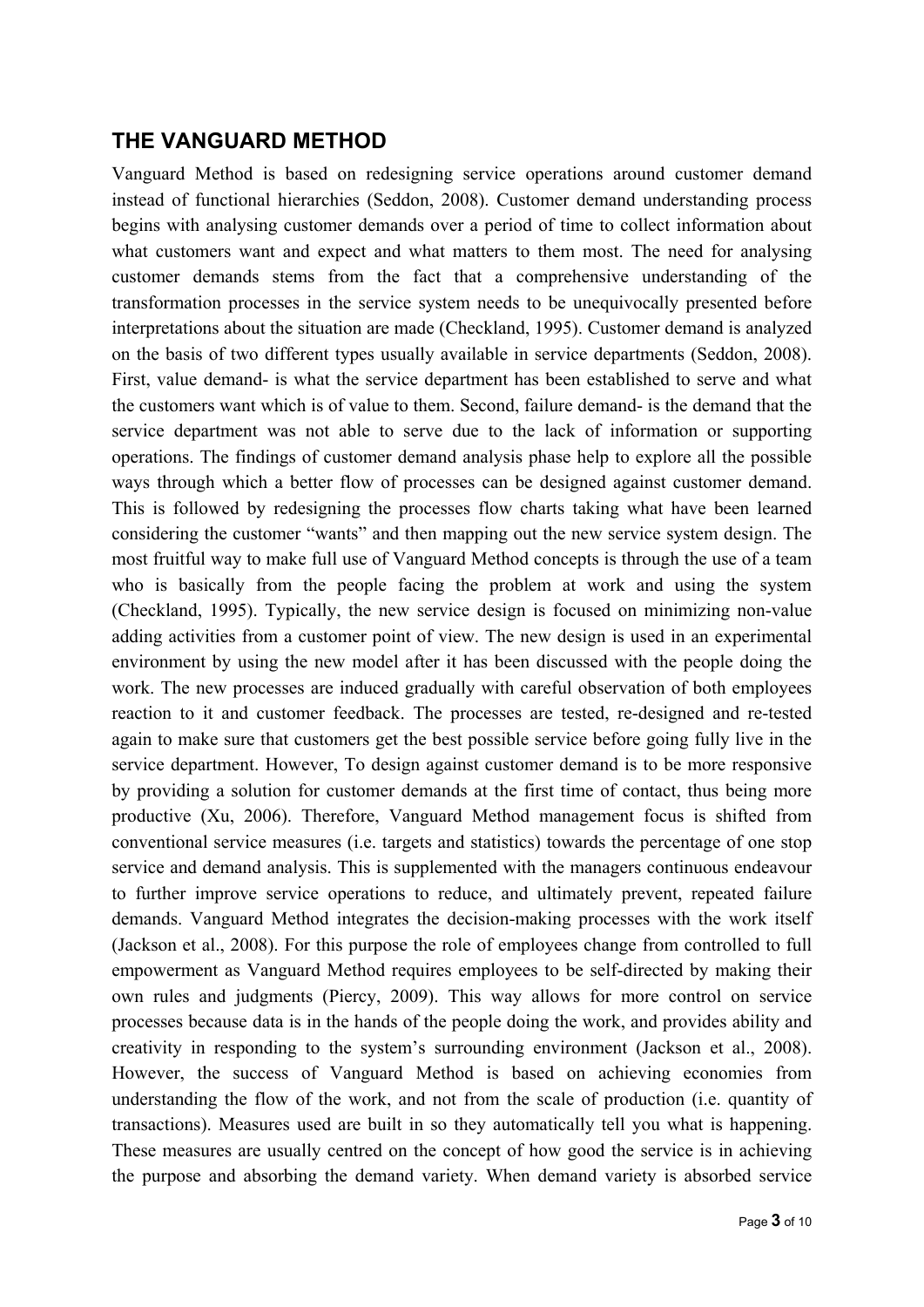productivity increases (Aghazadeh, 2007). Vanguard Method absorbs variety by making intelligent use of the empowered employees (Jackson et al., 2008). The result is a selfadapting system (Seddon, 2008).

#### **Vanguard Method: the Enabler for Organic Structures**

Service departments are typically exposed to a greater demand variety from the customer than are manufacturing departments (Seddon, 2003). The Vanguard Method recognises that manufacturing lean tools, which emphasise standardisation and the elimination of variation, are not appropriate for service organisations, which need to absorb variety in customer demand (Piercy, 2009). In order for service organisations to absorb this variation in demand they need to become adaptive organisations, often referred to as 'organic structures' introduced by Burns and Stalker (1961). It is recognised that when employees are given the ability to make work decisions, organisations are more able to absorb variety (Jackson et al, 2008). The characteristics of organic structures emanate from those of Vanguard Method (Suarez-Barraza, 2010). Therefore, it is discerned that Vanguard Method is the opposite of mechanistic structures. The characteristics of this approach are that the tasks are not governed by rigid rules or procedures and the service workers share the responsibility of the work. Hierarchy of control is not usually present thus allowing service workers to identify the right person to solve a particular problem (Jackson et al., 2008). However, Monat (2007) emphasized the symbiosis between these characteristics and improved performance. According to him, tying individual goals to organisational goals, and articulating desired behaviour for each employee is a cost-effective approach for performance maximization.

## **Service Performance and Affective Commitment**

Several research studies have shown that the level of employees' affective commitment has a significant impact on the level of employee's performance and service quality experienced by customers (Porter, Steers and Boulian, 1974, Mowday, Steers and Porter, 1979). Affective commitment is of particular significance in the workplace since this has been found to have the greatest impact on employee's positive behaviour, and ultimately effective performance (Porter, Steers and Boulian, 1974, Gong, 2009). As defined by Meyer and Allen (1991), affective commitment is a measure of the employee's emotional attachment to the organisation, the strength of identification with the goals of the organisation and strength of commitment to its success and continuous improvement. The employee remains a part of the organisation because s/he wants to do so. According to this definition, workplace performance of highly affectively committed employees is increased by having invaluable tendency among employees to do extra efforts on behalf of employer to do exceptional job of delivering a quality service that keeps customers (Mowday, Steers and Porter, 1979, Mathieu and Zajac, 1990, Meyer and Allen, 1991). The literature also suggests that building affective commitment among service workers is significantly important for enhancing effective cooperation and collaboration in the workplace (English, 2010).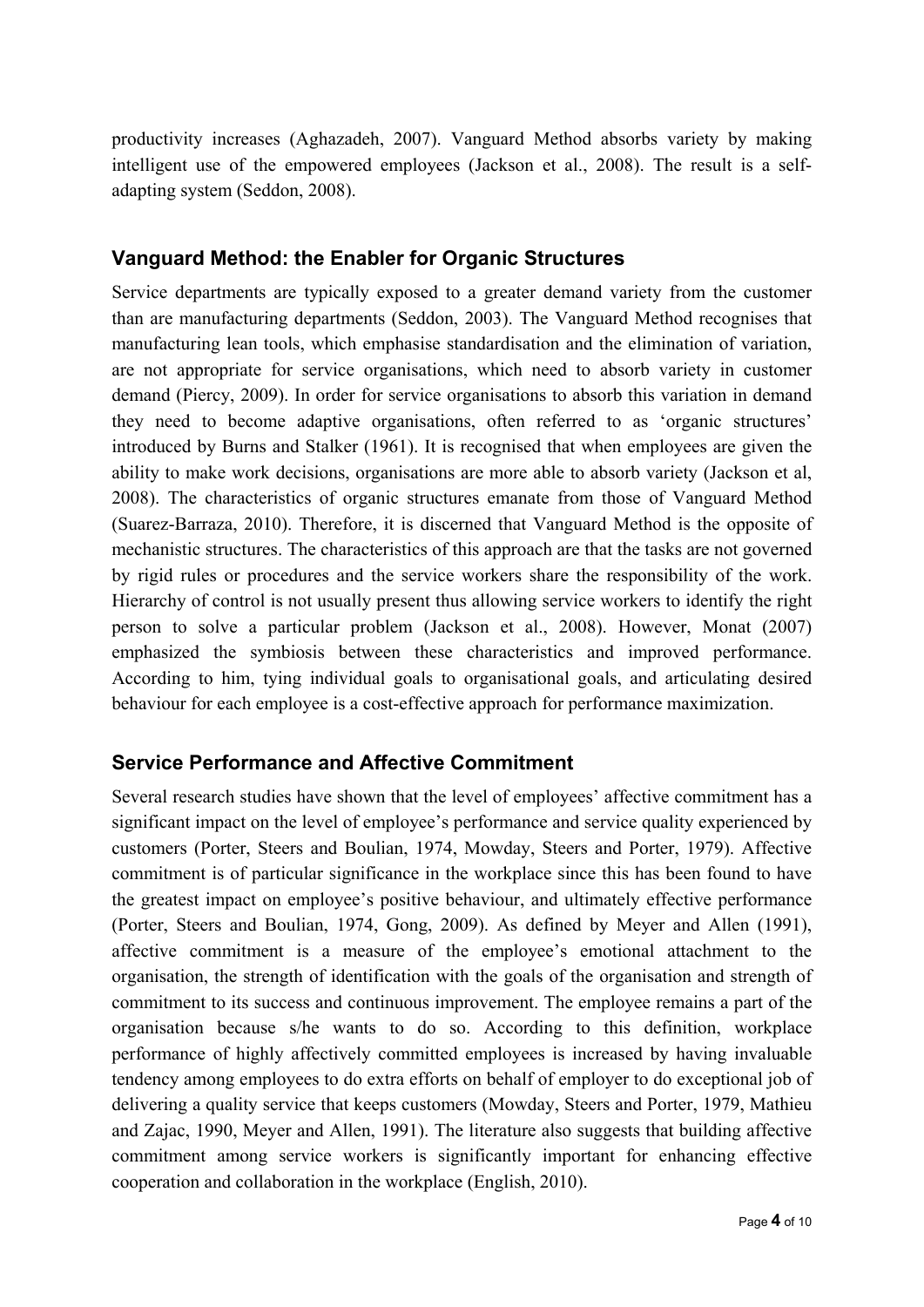# **RESRACH METHODOLOGY**

The case study was conducted at two call centres of large city councils one in the UK east midlands region and the other in the north west region. The call centres details (i.e. name and place), as well as those of the respondents, are excluded to maintain anonymity and the they will be denoted and "Case A" and "Case B" throughout this paper. The two city councils are providing all local government services within their administrative districts. Both centres are structured around the principles of Vanguard Method. "Case A" operates weekdays with a total of ten working hours every day and employs 40 staff. Centre B also operates weekdays with a total of nine working hours every day and an employment of 18 staff working on phones and emails. Both sites have one phone number for all of its customers regardless of the nature of their demand.

The data in this study was primarily collected through semi-structured interviews conducted within the premises of the two call centres involved, and followed by documents collection and observations. The nine-items organisational commitment questionnaire (Commeiras and Fournier, 2001) was also used. It measured the affective commitment level among the two call centre front-line employees. A total of 14 semi-structured interviews were undertaken at the two research sites. Interviewees were a mixture of company directors, team leaders, and operational personnel who have vast experience in the Vanguard Method intervention and its impact on the work. The use of organisational documents and reports were another valuable source of information. The documents have provided information on issues that were not easily clarified through other data collection methods. They have also provided validity for information collected through interviews and observations.

# **ANALYSIS AND RESULTS**

Data from interviews, documentation, observation and questionnaires in this research were collected simultaneously from call centres. This is known as triangulation of data where both qualitative and quantitative data are collected from research sites.

## **Questionnaire results**

The nine-items affective Commitment questionnaires were statistically analysed using the SPSS software. The results of the questions analysis are outlined in Table1 for each call centre's affective commitment level. The final calculations for the affective commitment levels at both call centres provided an overall mean of 3.96 for service workers at Centre A and an overall mean of 3.77 for their Centre B counterpart. Typically, the affective commitment level in mechanistic call centres is around 3.0 which reflects a lack of affective commitment among employees (Jaaron and Backhouse, 2011). However, a return of higher than 3.5 would statistically indicate that on average employees demonstrated high levels of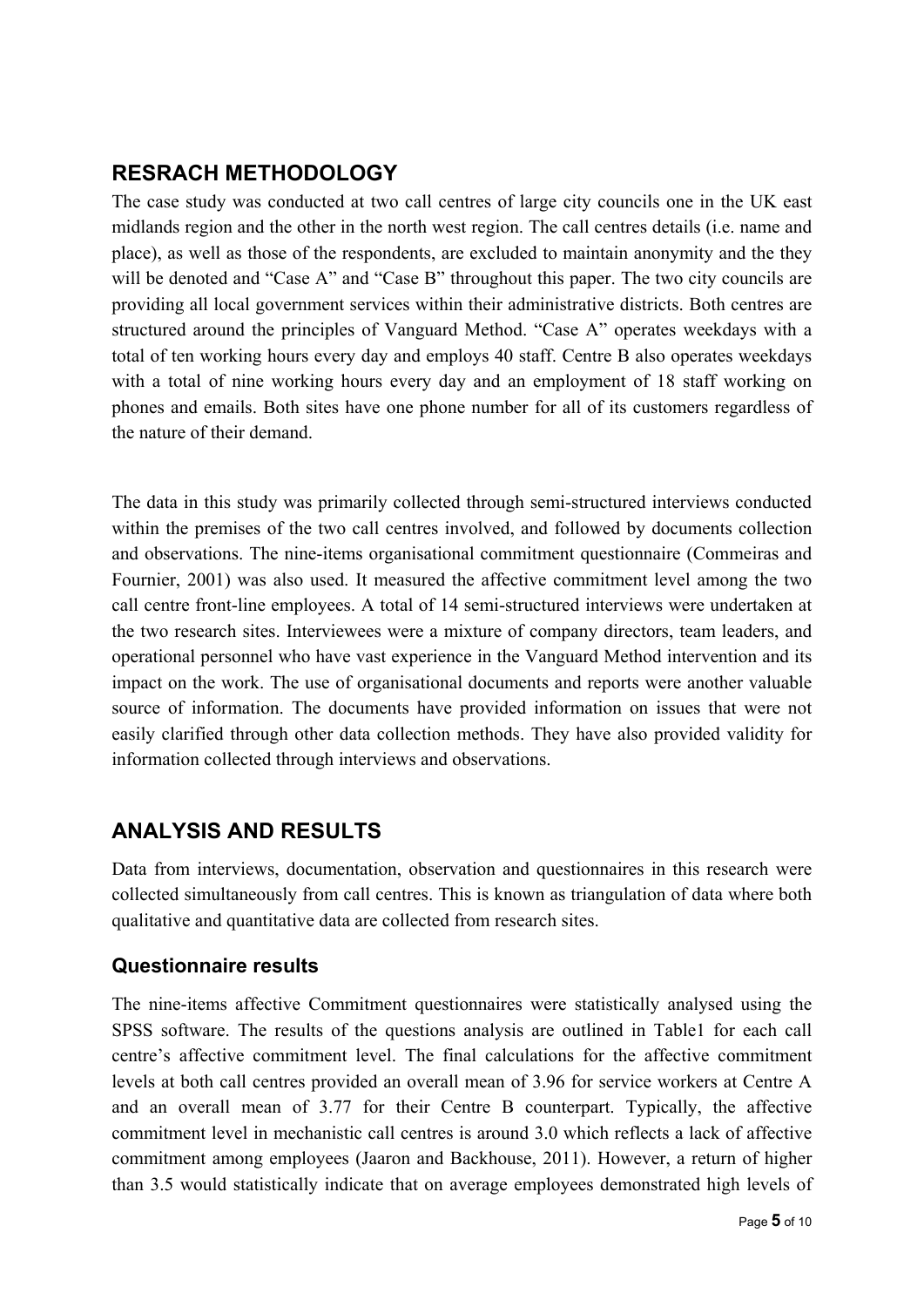affective commitment. As can be discerned then from the achieved values, both service workers evidence high level of affective commitment.

| <b>Item</b>                                                                                                        | <b>Centre A</b> |             | <b>Centre B</b> |       |
|--------------------------------------------------------------------------------------------------------------------|-----------------|-------------|-----------------|-------|
|                                                                                                                    | Mean            | <b>S.D.</b> | Mean            | S.D.  |
| $Q$ 1: I am willing to put great deal of effort beyond<br>that normally expected to this council be successful.    | 3.755           | 1.013       | 4.125           | 0.718 |
| $Q2$ : I talk up this council to my friends as a great<br>organization to work for.                                | 3.648           | 0.907       | 3.812           | 0.834 |
| Q3: I would accept almost any type of job<br>assignment in order to keep working for this                          | 3.455           | 0.974       | 2.937           | 0.928 |
| $Q4$ : I find that my values and this council's Values<br>are very similar.                                        | 4.229           | 0.839       | 3.812           | 0.750 |
| $Q5$ : I am proud to tell others that I am part of this<br>council.                                                | 3.700           | 0.877       | 3.875           | 0.885 |
| Q6: This council really inspires the best in me in the<br>way of job Performance.                                  | 3.655           | 1.086       | 3.625           | 0.806 |
| $Q$ 7: I am extremely glad I chose this Council to work<br>for over others I was considering at the time I joined. | 4.471           | 0.808       | 4.000           | 0.730 |
| $Q8$ : I really care about the fate of this council.                                                               | 4.840           | 1.023       | 4.250           | 0.577 |
| $Q9$ : For me, this is the best of all councils for which<br>to work                                               | 3.963           | 0.759       | 3.562           | 0.813 |
| Overall mean                                                                                                       | 3.96            |             | 3.77            |       |

Table.1 Affective commitment means and standard deviation at both site.

## **Interviews results**

Interviews were also analysed and then compared with observations and documents' content from the two research sites. After transcribing the interviews, the "thematic analysis" approach (Taylor and Bogdan, 1984) was employed to analyse the data. The full process of analysis produced two central themes, these are presented below:

#### Theme1- Organisational structure for better performance:

The majority of participants at both call centres have revealed that the employees were relocated within the service department to be a part of a team. The essence of this team is that all the individuals are working together to perform an entire process and if necessary they can seek the help from each other to accomplish a task. In addition, an employee could receive a different customer demand every time he receives a call. This adds richness to the work with a tremendous potential for learning and challenge. Interviewees also added that Vanguard Method requires employees who can steer the work rather than being steered. Employees are given full control on what they have in hands; they rely on their innovation and intelligence to make decisions regarding customer demands and how to serve them the best. Employees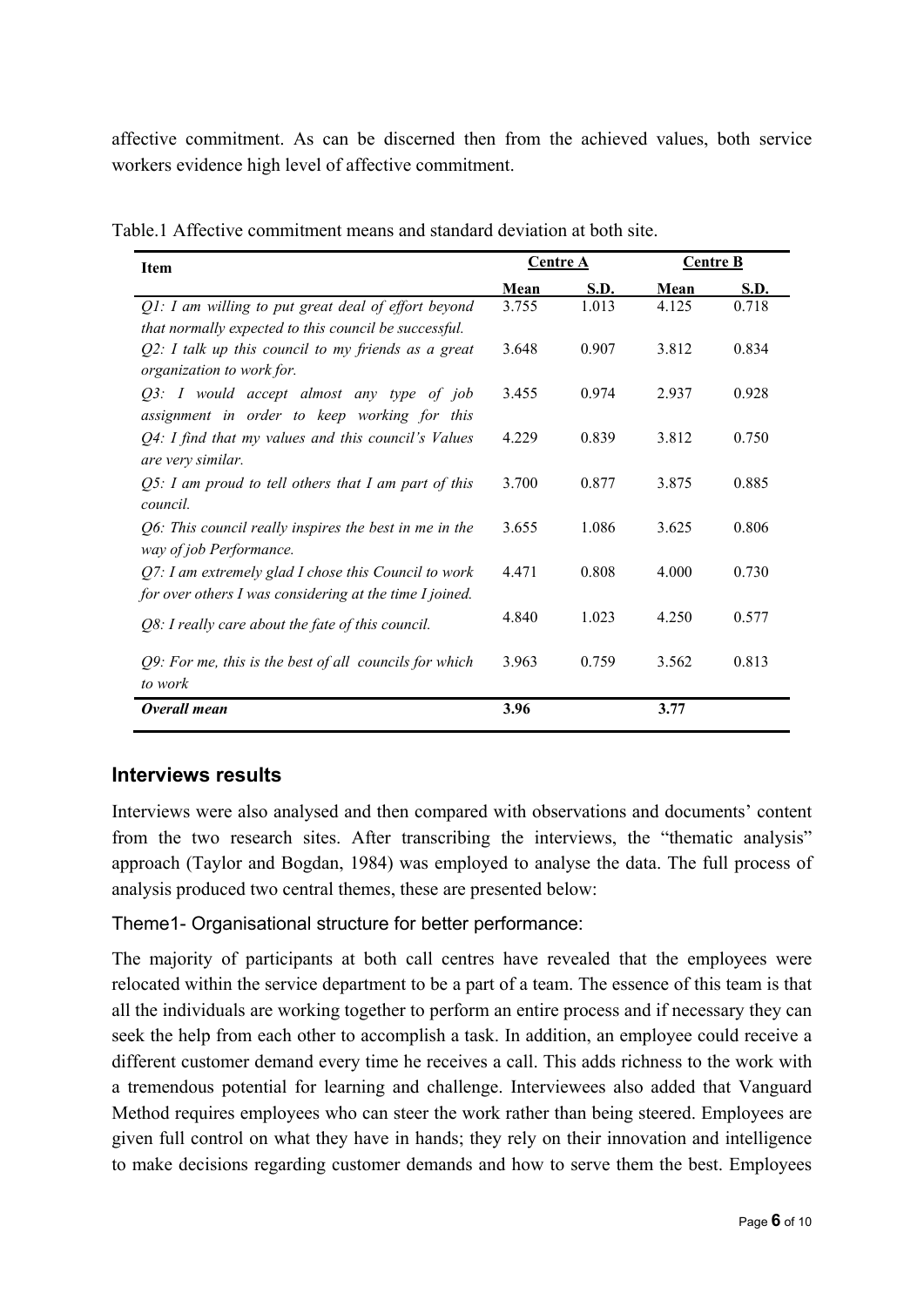performance was measured on the basis of how good service workers are in matching the company's principles of serving the customer through service workers' appraisals in the service department. The number of value-adding demands handled is counted against the non-value adding demands to form the basis for measuring and evaluating employees work in general. Interviewees also indicated that the new role of managers changed from monitors to supporters, and that the top down hierarchy is no longer suitable for this new environment. Departmental and operational issues that required managerial levels meetings are now being resolved by the team members who are equipped with the right level of knowledge and freedom to make decisions. Organisational structure is also changed as a result of the open channels of communication between the team members and whomever they need to execute customer' demands and service operations.

#### Theme2- Working experience and affective commitment for better performance:

The second theme is centred on the exploration of employees working experiences in the two call centres. Understanding the working experience of employees in both call centres was very important to predict the availability of affective commitment foundations. The majority of participants at both sites indicated that putting the decision making authority at front-line level, employees are enjoying better work experience. Further, informal channels of communication were encouraged to allow for a quicker transfer of knowledge between members. Participants noted that front-line employees are now having enough time to talk to customers without the need to rush, they are delivering correct information as a result that provides a better service without the need for repeating phone calls.

# **DISCUSSION**

Results show that there is evidence that the characteristics of organic structures, emanating from Vanguard Method implementation, play a major role in leveraging affective commitment of front-line employees. In fact, van Emmrik and Sanders (2005) found that employees' affective commitment leveraging and creation depends to a great extent on fulfilling employees personal ambitions; desire of achievement, autonomy, and a sense of control on what they have, decentralising decision making processes to be at the employee's level, meeting the expectations set by employees and employer concerning each other's obligation, and most importantly how good or bad an employee's working experience. Based on the offering of Vanguard Method, organic structures help service workers in fulfilling their personal ambitions, and in promoting their desire of achievement. It is also important to note that Vanguard Method is related to the employer ability to decentralize decision making processes to be at the employee's level. Vanguard Method this way provides employees with a sense of control on what they have, and gives them a feeling of personal importance and self esteem in the organization (Meyer and Allen, 1991). Due to these reasons employees working under the Vanguard Method are more likely to develop affective commitment with their organization. This explains the tendency of workers to have a higher performance levels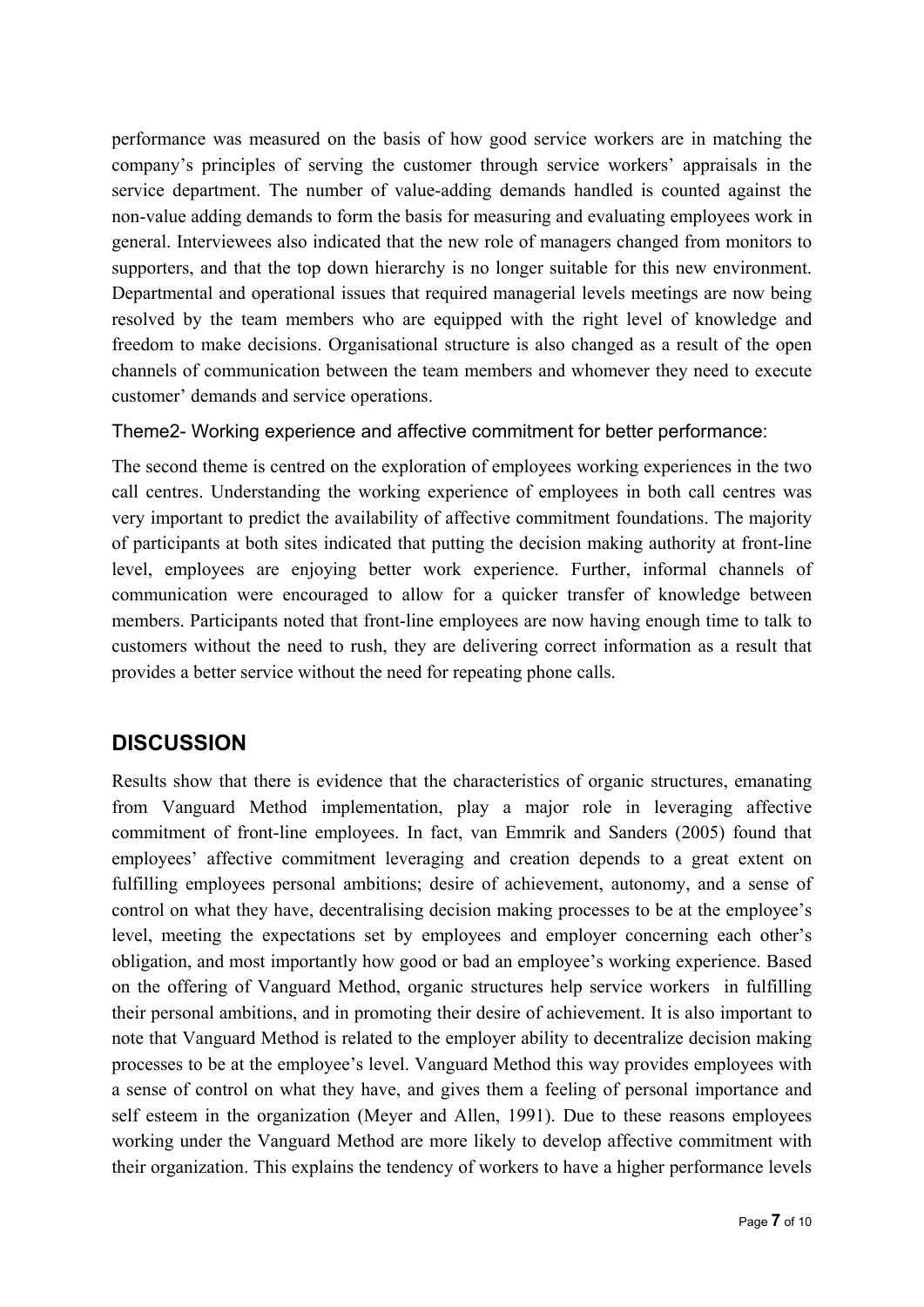than their counterparts working in traditional service department. These discussed relationships and effects are described in Figure 1.



Figure 1. Enhancing service workers' performance through Vanguard Method.

However, converting the management role from performance monitoring to constructive support and involvement in demand analysis inevitably creates a rewarding working experience that can help increase employees' level of affective commitment (English, 2010). Affective commitment leveraging is vital to reducing employee turnover and absenteeism which can cause service departments to lose experience and talent. The longer an organization keeps employees the better the services provided would be due to the accumulated expertise over time.

# **CONCLUSIONS**

The purpose of this paper was to investigate the effects of applying Vanguard Method on service workers performance levels. Derived from two case studies, a framework has been developed that shows how Vanguard Method implementation contributes to the achievement of twofold determinants for higher workers performance; organically structured service department and, as a result, high levels of employee's affective commitment. The framework presented is important in that it attempts to incorporate service workers commitment concepts with service operations design to substantially promote service performance.

# **BIBLIOGRAPHY**

Aghazadeh, S. (2007). Re-examining the training side of productivity improvement: evidence from service sector. International Journal of Productivity and Performance Management, 56(8), 744-757.

Burns, T., & Stalker, G.M. (1961). The management of innovation. London: Tavistock Publications.

Checkland, P. (1981). Systems Thinking, Systems Practice. Chichester: Wiley.

Checkland, P. (1995). Model validation in soft systems practice. Systems Research, 12(1), 47-54.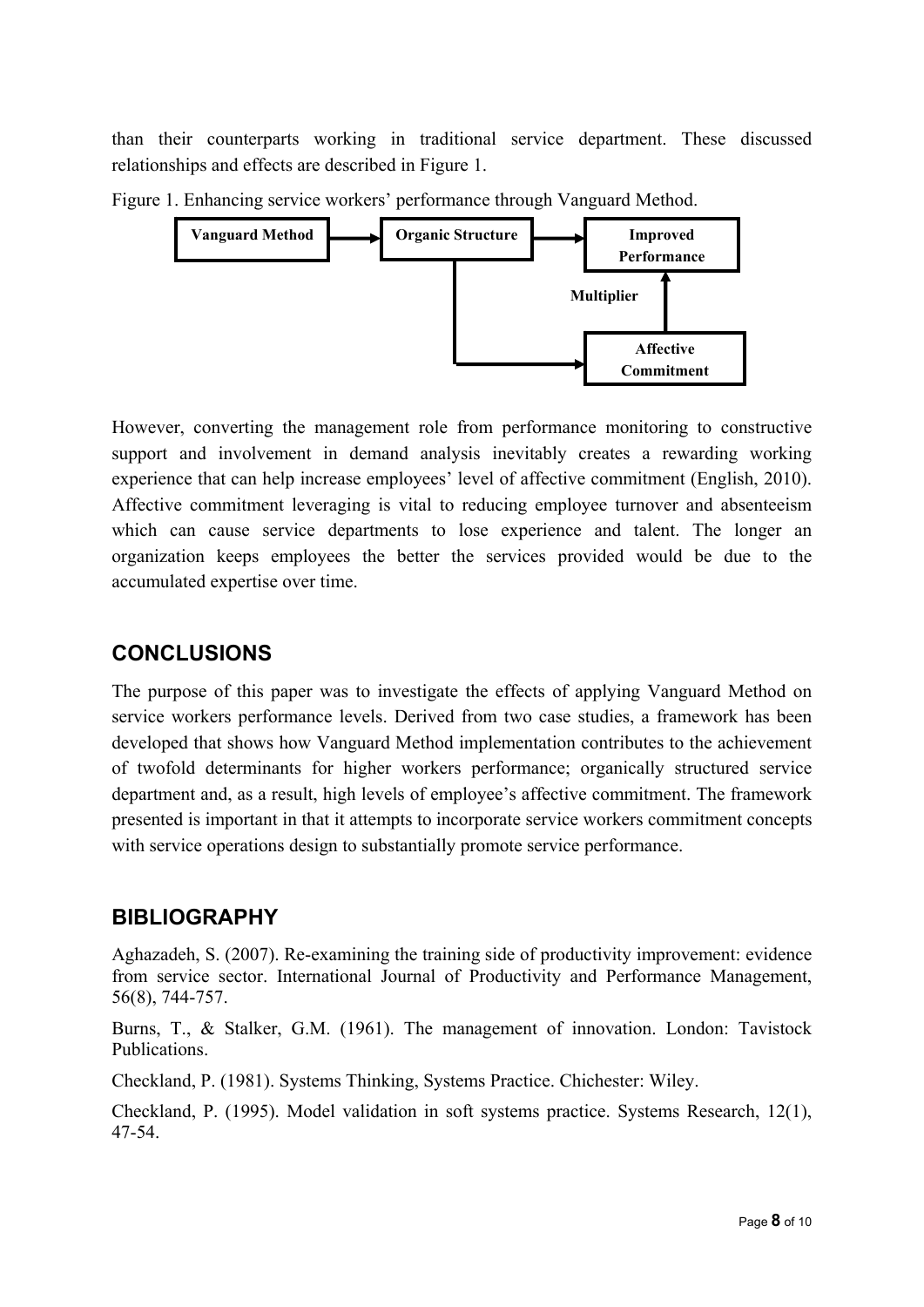Commeiras, N., & Fournier, C. (2001). Critical evaluation of porter et al.'s organizational commitment questionnaire: implications for researchers. The Journal of Personal Selling and Sales Management, 21(3), 239-245.

Deming, W.E. (1982). Out of crisis. Cambridge: Cambridge University Press.

Dobni, D. (2004). A marketing-relevant framework for understanding service worker productivity. Journal of Services Marketing, 18(4), 303-317.

English, B. (2010). Moderator effects of organizational tenure on the relationship between psychological climate and affective commitment. Journal of Management Development, 29(4), 394-408.

Frenkel, S. (1998). Beyond bureaucracy? Work organization in call centres. The International Journal of Human Resource Management, 9(6), 957-979.

Gong, Y. (2009). Human resources management and firm performance: the differential role of managerial affective and continuance commitment. Journal of Applied Psychology, 94(1), 263-275.

Hackman, J.R., & Oldham, G.R. (1976). Motivation through the design of work: test of a theory. Organisational Behaviour and Human Performance, 16, 250-279.

Jaaron, A. A., & Backhouse, C. J. (2011). Value-adding to public services through the adoption of lean thinking. International Journal of Service Science, Management, Engineering, and Technology, 2(3), 33-50.

Jackson, M.C., Johnston, N., & Seddon, J. (2008). Evaluating systems thinking in housing. Journal of the Operational Research Society, 59(2), 186-197.

Johnston, R. (2004). Service productivity: Towards understanding the relationship between operational and customer productivity. International Journal of Productivity and Performance Management, 53(3), 201-213.

Mathieu, J.E., & Zajac, D.M. (1990). A review and meta-analysis of the antecedents, correlates, and consequences of organizational commitment. Psychological Bulletin; Washington, 108(2), 171-194.

Meyer, J.P., & Allen, N.J. (1991). A three-component conceptualization of organizational commitment. Human Resources Management Review, 1(1), 61-89.

Monat, J.P. (2007). Motivational aspects of corporate productivity maximisation: a field study. International Journal of Productivity and Quality Management, 2(2), 177-192.

Mowday, R.T., Steers, R.M., & Porter, L.W. (1979). The measurement of organizational commitment. Journal of Vocational Behavior, 14(2), 224-247.

Ohno, T. (1988). Toyota Production System: Beyond large-scale production. New York: Productivity Press.

Piercy, N. (2009). Lean transformation in the pure service environment: the case of the call service centre. International Journal of Operations & Production Management, 29(1), 54-76.

Porter, L.W., Steers, R.M., & Boulian, P.V. (1974). Organizational commitment, jobsatisfaction, and turnover among psychiatric technicians. Journal of Applied Psychology; Washington, 59(5), 603-609.

Seddon, J. (2008). Systems Thinking in the Public Sector. Axminster: Triarchy Press.